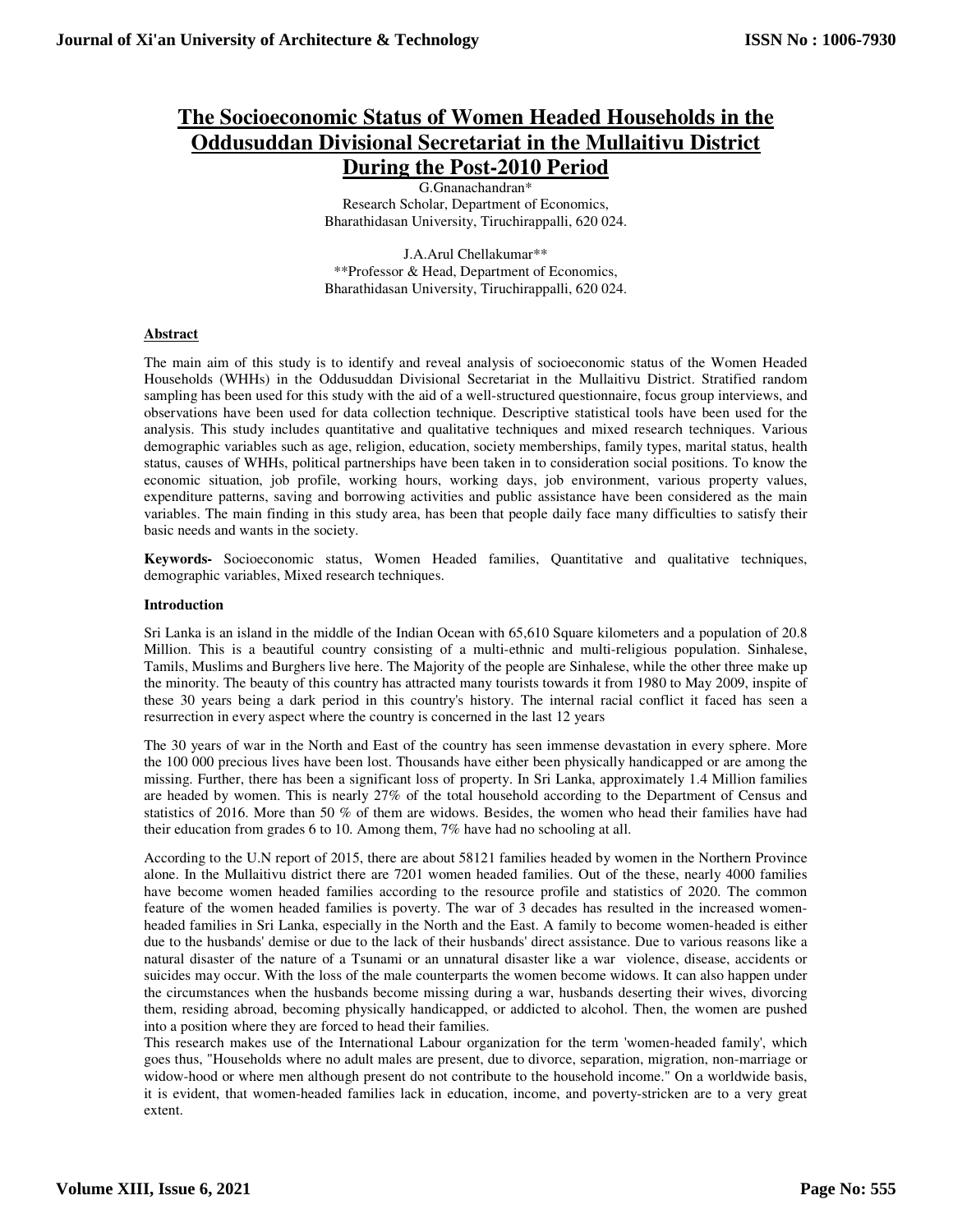# **Research Area**

The Mullaitivu district in the Northern Province has 6 divisional secretariats. They are Karaiththuraippattru, Puthukkudiyiruppu, Oddusuddan, Maanthai East, Thunukkai and Velioya. The research area Oddusuddan consists of 27 Grama Niladhari divisions and 114 villages. 6623 families and 20,626 individuals come under this divisional secretariat. The total area of this place is 762.50 sqkm. This is 28.3% of the total land area of this District. The density of the population of this divisional secretariat is 28 persons per square kilometres. The population density of this District is 51 persons, and on a national basis 311 people per square kilometre. In the Mullaitivu district, this secretariat has the most amount of land and a less amount of population density. This is revealed in the resource profile and statistics of 2020.

In the research areas, there are 1261 women-headed families. This refers to 17.5% of the families in this area. Here 1044 women are heading their families due to the demise of their husbands, 196 due to separation from their husbands, two due to the husbands being missing and 19 being unmarried. The following figures show due to the demise of their husbands that due to violence 278, due to accidents 32, due to sickness of their husbands 223, due to natural disaster 376, due to suicides of their husbands 35 and due to other reasons 50 their women counterparts were forced to take up the leadership of the families. According to the resource profile and statistics of 2020, women who lost their husbands due to violence and suicides are 59% and 58%, respectively of the district total.

#### **Research Problem**

In the research region, loss of lives, people being missing, destruction to houses and properties and animal husbandry etc. were observed. Further, land mines being buried in farming lands have destroyed their lives and livelihoods these people took up residence, in the inland refugee camps situated in Chettikulam (Vavuniya) and were resettled in 2011. They are now gradually building up their lives. Ever since the government, the nongovernmental organizations, the private sectors and voluntary organizations have been helping the people in improving their lives. Some such, are the resettlement assistance funds, housing schemes, cash grants, livelihood training, livelihood equipment, etc. Most of the women have not completed their schooling. Thus, they are only unskilled workers. Besides, the education, health aid and medical facilities they receive are less, and their recreational facilities too are very little. The research problem is that this area is backward and with significantly lower development and a place where very few social and government-aided schemes exist.

#### **Objective**

The objective of this research is to understand the socioeconomic position of the women-headed families in the study area.

#### **Limitations**

Some government officers are women holding responsible postions yet. They have not carried out any documentation from the Grama Niladaries. Further they also did not like to hand over any data. Even women separated from their husbands were reluctant to give perticulars about themselves. They had mentioned that they had security reasons for this. Women who are entrepreneurs also did not like to reveal details about their smallscale endeavours.

#### **Literature review**

On a worldwide basis, researchers have been carried out by international organizations, countries, and neighboring countries regarding women-headed families. These have also been carried out by individuals living in other countries and by those residing among multi-ethnic and religious communities. Besides revealing the socio, political and economic situations of women-headed families in those countries, they also explain the challenges they face in their livelihood.

**Nassery (2002)** brings to light a country called Afghanistan, affected by the Afghanistan war. Two million people lost their lives in this war. While Three million people became handicapped and 6 million were displaced. These numbers amount to 10% of the total population of the country. In 2000, there were only a very limited amount of organizational setups. Even those did not have a financial base. Even here, women were affected to a great extent. Not only the community of that country but also the international organizations failed in bringing them back to their normal life.

**Ruanapura K.N. (2004)** carried out a survey based on the Eastern Province of Sri Lanka regarding the WHF. When we say women-headed families, it also concerns young women who bear the financial burdens of their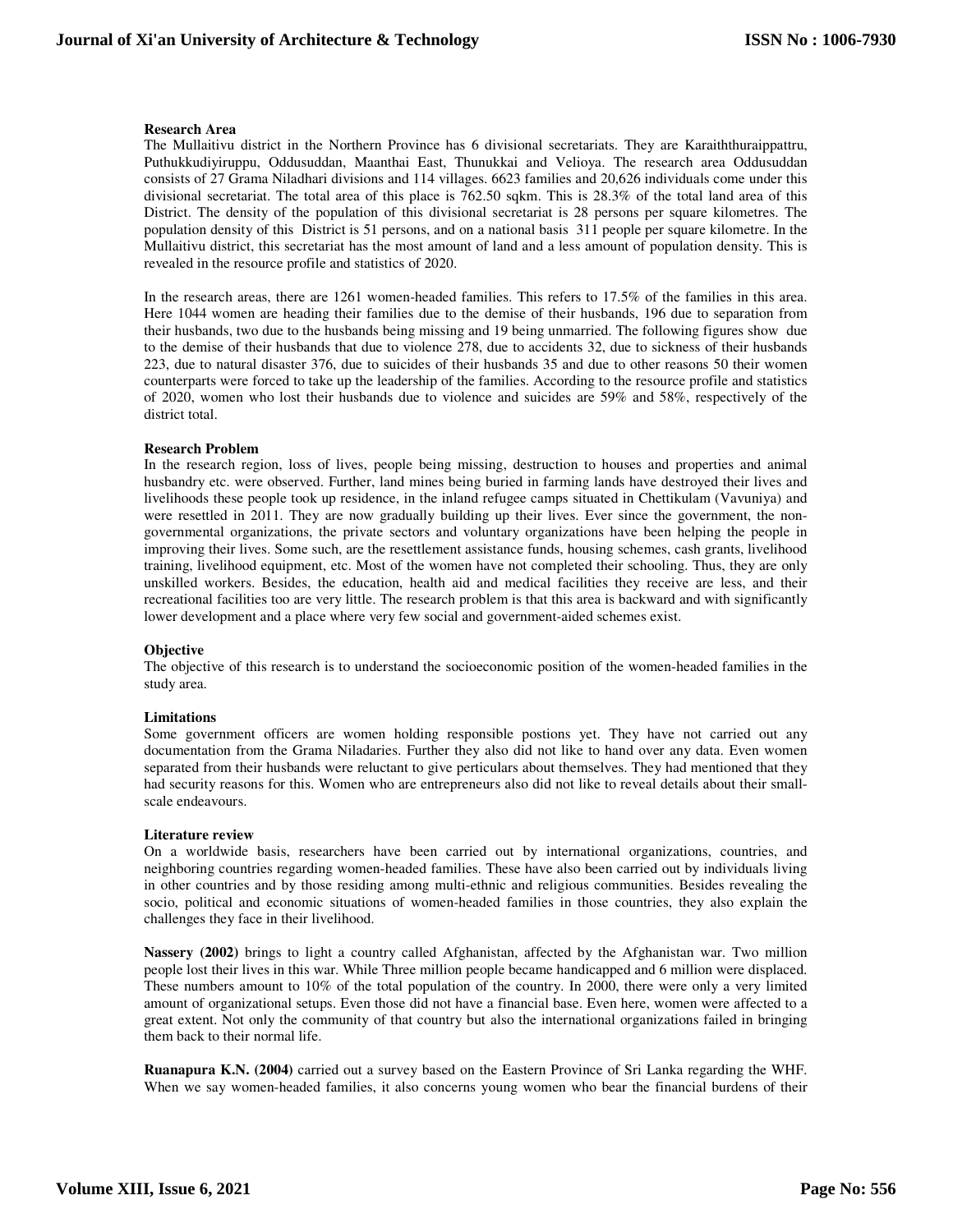home fronts. He mostly speaks of the Muslim women who are widowed and who face religious and cultural norms and various barriers.

**TenzimaZohra Habib M.S (2010)** described the women-headed families' socio-psychological status in the Rajasthani city in Bangladesh. She used the convenience sampling method to survey 120 households. Her descriptive analysis and the interview she carried out in-depth have helped her to reveal her conclusion. She says that the WHF faces many problems due to the absence of the male breadwinner and the low level of resources, resulting in the increasing amount of Vulnerability of the WHF. This situation invariably affects the sociopsychology of the WHF. Despite multidimensional poverty prevailing in their midst, with the help of the society, they manage to carry out their day-to-day family life. Facing financial problems is a great challenge for them.

**Sharika (2011)** shows the social and economic problems faced by women-headed families after the internal war in Sri Lanka. Besides assessing the socio-economic effects during the war, it also mainly assesses the impact of war on women who headed their families.

**Jeevasuthan (2017)** highlights the psycho social and the livelihood challenges the women headed families faced after the war in the North. Further, his research highlights the economic challenges, low income, livelihood problems and less help by way of incentives. This research also reveals sexual abuse faced by them.

Thus, even though such researches have been carried out in Sri Lanka as well as worldwide regarding women headed families, the researchers have been carried out to highlight their expectations. Divisional secretariat wise and to find out their objectives by way of observation and putting forward their problems by way of interviews, are very very scarce. This creates a great void in this research.

#### **Methodology**

 This research is based on primary and secondary data, interviews, and observations. In the Oddusuddan Divisional Secretariat and the 27 Grama Niladhari divisions, information was obtained through personal statements and interviews. Additional information was received through Grama Niladharies, social service officers, female development officers, economic development officers, and Rural development officers. Data was collected by visiting homes of women-headed families. Further, interviews were held with the president, secretary and the committee members of the women's societies and discussions were held with mediation board members, and by conversing with the responsible officers like the Grama Niladharies for data collection.

 The secondary data, the social resource profile, and statistics 2020 Mullaitivu, the central bank's annual report 2010 - 2019, the consumer income expenditure survey-2016. Further, the documents preserved by the 27 Grama Niladharies and some information furnished in the previous researches will be used from the Literature review section of the Northern Province statistical handbook- 2019. The data collecting method used to collect this data is the stratified random sampling method from a total of 1260 women-headed families, 75 samples were selected, and a research was carried out. This data was collected during the 3 months from November 2020 - January 2021. The first stage data gives the demographic characters, social and economic characters, and their livelihood problems. This data gives the demographic and historical information, the infrastructural information, the institutional information, and the organizational structure. The data analysis techniques are quantitative analysis, and the qualitative analysis have been used. Both these complement each other. In the quantitative analysis descriptive statistical skills has been used. In the descriptive skills, along with the bar charts and cross tab, central trendancies. Using such techniques has added value to the qualitative research. Besides, to the open questions in the questionnaire, the responses, observations, interviews and information given by the womenheaded families have been included in the qualitative analysis. Both these analyses have been combined together to reach the objective of this research.

#### **Data analysis and discussions**

#### **Social status of Women Headed families**

Women-headed families' social status has been identified through various variables, such as Age of the WHHs, Education level, marital status, native place, religion, social membership, differently-abled or not, number of children, family size, number of dependents, whether parents living with them or not, age at marriage, causes for women to head, political interest, health status and language fluency are significantly influence the social status of the WHHs.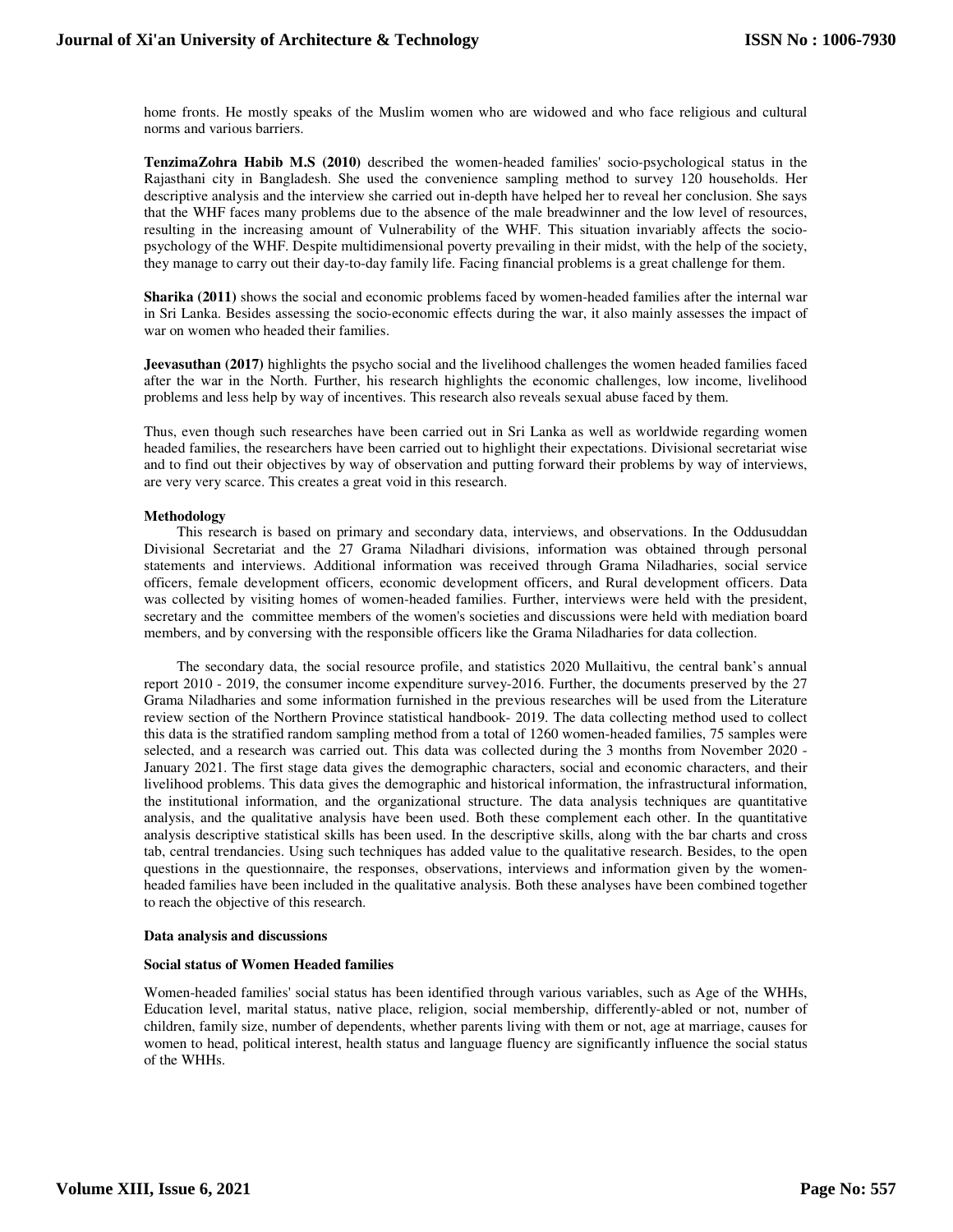# **Demographic profile**

According to the research area from the sample size, shows that 39% of the respondents belong to the age group of 31-40 years and, 32% of the respondents belong to the age group of 41-50 years and, 13% of the respondents belong to the age group of 51-60 years. 9% of the respondents belong to the age group of more than 61. Further, 7% of the respondents belong to the 20-30 years group. Thus majority of the respondents belong to the age group of 31-40 years. The majority of the women, thatis to say that 81 % of the women are hindus. The other 19 % of the women are Christians. The family size of the WHH in this research area is significantly small, because the majority of the families (43%) have three members. Followed by 24% of WHH are with two members, four members familymake up 12%, while five member families make another 12%. Only 9% of the WHH have been living alone. 35% of the families had no sons. The majority (44%) of the families had one son, 19% of the women had two sons. Daughters are also similar to sons in numbers. 33% of the WHH had no daughters. The majority of the women  $(43\%)$  had daughter 1 each. 16 % of the women had two daughters. 7% of the families had three daughters. Only one family had four daughters from our sample.

Out of thethe 75 respondents, 91 % of the women were living in their own place. Ther 9% of the women were from any other parts of the country. 83% of the family were living alone. The remaining 17% of the families living jointly. The social partnership of the WHH has been of a moderate level. 67% of the women were involved in social services, 4% of the women belonged to the society Organization's leadership position. From the research area's sample size, 40% of the women married when they were under 20 years. As such it is evident that in this area, women have usually married when were they young. 37% of women were married between the ages 21-25 years in this area. 77% of the women from 75 families, married under the age of 25 years. During the finding whether Parents were living or not, most of the women (72%) said that, one of their parents were still living. Only 28% of the women said that had no father or mother. Then some had lost both of them. 25% of the women have both parents. 35% of the women have only their mothers only. 13% of the women have only fathers their.

## **Educational status**

The education status of women is significantly at low a level in this area. One- fourth;  $(25%)$  of the respondents qualified the Ordinary level exam. 23% of the women had the primary education qualification. 17% of the respondents qualified had the Secondary qualification. 11% of the women Heads had no proper Education, but they were able to read and write. Only 8% of the women in this sample area had qualified the Advanced level examination. The majority of the respondents had passed Ordinary level exam. Next, we asked all WHHs about women's Education. Out of the 75 WHHs, 53% of the women said women's education is good, while 43% of the women told it was very good and 3% women had a average , opinion while remain 1% women told women's education was not good. All the majority of the women, around 96% of the women, accepted that the women's education is nessary for women.

Out of the75 women heads, only one woman had speaking and writing skills in tamil, English, and Sinhala skills. Only 5% (4) of the women has the reading and writing skills in English. Only 4% (3) women were to speak in Sinhala. 100% of the women were able to speak tamil fluency, because Tamil was their mother tongue. Unfortunately, 7% (5) of the women were neither able to write nor read in Tamil. Thus the language skills of the sample area are significantly inadequate. This area's education level is low mainly caused by their poor status the weakness in English skills, and due to the Sinhala language learning and teaching process being restricted during the war period during the LTTE presence..

## **The causes to the WHHs.**

The causes for the experiences of the women-headed families are different from one to another. Out of the75 women, 61% of the women lost their husbands. 36% of the women lost their husbands during the war. Deaths due to natural diseases, accidents and suicide are 5%, 5%, and 4%, respectively. Out of the75 women, 21% of women had problems with their husbands and got separated from them. Amongst WHH, 7% of the women missed their husbands due to the war period. Other reasons of the women heads were divorce, migrating, and husbands being disabled which amounts to 3%. Amongst the WHH, 40% of the families have been living as for the last 11 to 15 years. This type of experience was the majority of the WHH. The next, 32 % of the women have been living for 6 to 10 years as WHHs. The next 21% of the people have been living as Women heads for the last 2 to 5years. In our sample, we did not take in to consideration less than two years of experience in the WHHs, because the women with less than two years of experience, would not have had much experience as women heads, and would not have been able to give much information. 7% of the women had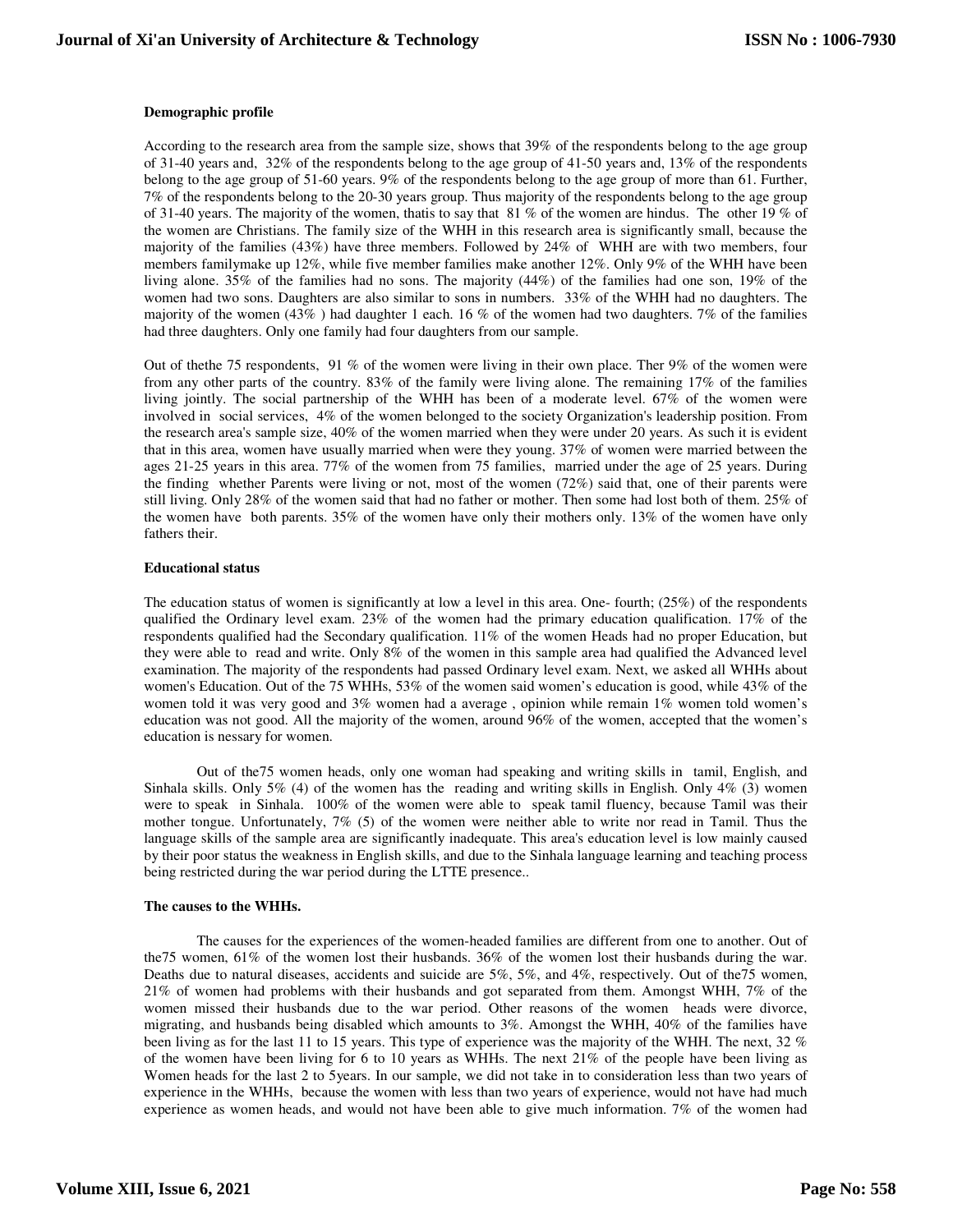more than 16 years of experience as women heads. This type of people had a lot of experience and many stories to tell from their personal experience for our research.

We were able to assess the psychological status of the women with the help of a seven-point scale. 43% of the women said that were somewhat happy, and 25% of the family said that they were not happy no sad, only 12% of the family said that they were delighted, but 5% of the family said that they were unhappily, 1% said that they very unhappy. They mostly said they are not happy and were only we are living for their children's sake.

In this research area from our samples, we found that 5 of the women were differently-abled out of the 75 WHHs. Seventy of WHHs were physically fit. Four women are disabled due to the war. The remaining one was naturally disabled from birth. The majority of the women (93%) go to the government hospital for the treatment. The remaining 7% of the elderly women go to the Siddha medicine or the Ayurvedic hospital when they suffer from any diseases. Younger women do not believe in the ayurvedic hospital. They believe in western medicine. Dependents of the WHH are also significantly lower level. 43 % of the WHH have two dependents. 24% of the women have one dependent. 13% of the women have four dependents. Only 9% of the women heads have three dependents. The remaining 9% of the women have no dependents.

## **Economic status of the Women Headed families**

The Economic status of the women heads has been assessed under the many categorise. Employee's employment. Job income, total income total expenditure, monthly saving and saving institutions, loan, housing facilities and the value of assets. These indicators clearly explain the economic status of the WHHs.

## **Employment Profile of the WHHs**

## **Table-01**

| <b>Job</b><br>Kinds/<br>catagory | Income | 5000>       | $5001 -$<br>10000 | 10001-<br>15000 | 15001-<br>20000 | 20000<       | Total           |
|----------------------------------|--------|-------------|-------------------|-----------------|-----------------|--------------|-----------------|
| <b>Unemployed</b>                |        | $100\%$ (8) | $\theta$          | $\theta$        | $\theta$        | $\Omega$     | $100\%$ (8)     |
| <b>Manufacturing</b>             |        | $33\%$ (9)  | $44\%$ (12)       | $11\%$ (3)      | $4\%$ (1)       | $8\%$ (2)    | 100% (27)       |
| <b>Trade</b>                     |        | $14\%$ (2)  | $36\% (05)$       | $14\%$ (2)      | $36\%$ (5)      | $\theta$     | $100\%$ (14)    |
| <b>Service</b>                   |        | $15\%$ (4)  | 54\% (14)         | $23\%$ (6)      | $\theta$        | 8%<br>(2)    | $100\%$<br>(26) |
| <b>Total</b>                     |        | 29% (22)    | $41\%$ (31)       | $15\%$ (11)     | $8\%$ (6)       | $7\%$<br>(5) | 75              |

# **Employment Catagories and Monthly salaries of WHHs**

Out of the75 families, 89% (67) of the WHH are employed. Only 11% (8) of the women are unemployed. In the research area, people were involved in various types of work such as self-employment, animal husbandry, sewing, home gardening, milk sales, small business and daily wage laborers, domestic servant, pre-school teachers, private work in textile shops and garments. A very few were government servants. All these types of work come under three sectors which are manufacturing, trade, and service. The majority of the women were involved in the manufacturing and service sectors. The majority of the people, 44%, earned 5001Rs-10000 Rs per month in the manufacturing sector. followed by 33% of the women making less than 5000 Rs per month. In the Trade sector majority of the women, 36%, earn 5001 Rs to 10000 Rs and 15001 Rs to 20000 Rs. In the service sector, most of the women earn 5001-10000 Rs per month. In all the three sectors. The majority of the people earn less than 10 000 Rs per month. This level is significantly low.

#### **Table-02**

#### **Age catagories and Monthly salaries of the WHHs**

|                     |               | Income     |             |                |              |                 |  |
|---------------------|---------------|------------|-------------|----------------|--------------|-----------------|--|
| <b>Age Category</b> | 5000>         | 5001-10000 | 10001-15000 | 15001-20000    | 20000<       | Total           |  |
| 20-30               | $40\%$ (2)    | $20\%$ (1) | $20\%$ (1)  | $\overline{0}$ | $20\%$ (1)   | $100\%$<br>(5)  |  |
| $31-40$             | (9)<br>$31\%$ | 38\% (11)  | $10\%$ (3)  | $14\%$ (4)     | (2)<br>$7\%$ | $100\%$<br>(29) |  |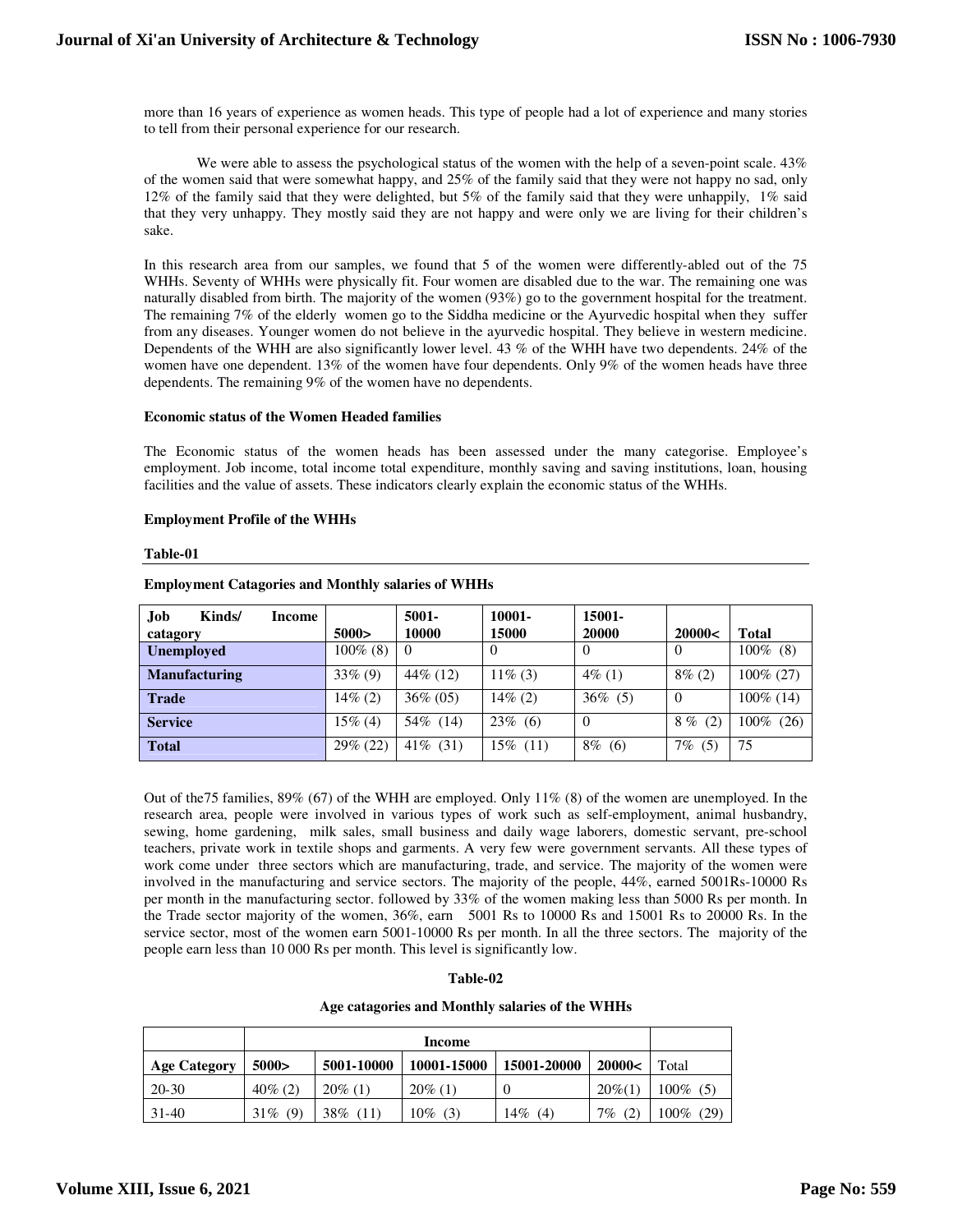| $41 - 50$ | (2)<br>8%   | $54\%$ (13) | 20.8<br>(5) | (2)       | 8%<br>(2)     | $100\%$ (24)    |
|-----------|-------------|-------------|-------------|-----------|---------------|-----------------|
| 51-60     | 40%<br>(4)  | $50\%$ (5)  | $10\%$      |           |               | $100\%$ (10)    |
| 61<       | (5)<br>71%  | $14\%$ (1)  | 14%<br>(1)  |           |               | $100\%$ (7)     |
| Total     | $30\% (22)$ | 41\% $(31)$ | 15%<br>(11) | 8%<br>(6) | 7 $\%$<br>(5) | (75)<br>$100\%$ |

Age category wise income earning is similar to job sector wise income earning. In the 31 to 40years, 41 to 50 years and 51 to 60 years a high frequency of women earn 5001 to 10000 Rs per month except for the 21-30 and over 60. In the age category of 20-30 and more than 61 people much less than 5000 Rs per month. The reason for this is that 20-30 years females have less experience than others and they are afraid of risk-taking. Over 61 years are physically and mentally unable to do more work compare to young women. The above table clearly shows the above situation.

# **Table-03**

**Job category and Experiences in years of WHHs** 

|                      |              | <b>Experience in Years</b>          |             |             |             |                 |  |  |
|----------------------|--------------|-------------------------------------|-------------|-------------|-------------|-----------------|--|--|
| Job kinds            | $\mathbf{0}$ | 11to 15<br>16<<br>1 to 5<br>6 to 10 |             |             |             |                 |  |  |
| <b>Unemployed</b>    | $100\%$ (8)  | $\Omega$                            |             | $\Omega$    | $\theta$    | $100\%$ (8)     |  |  |
| <b>Manufacturing</b> | $\theta$     | $22\%$ (6)                          | $44\%$ (12) | $18\%$ (5)  | $16\%$ (4)  | $100\% (27)$    |  |  |
| <b>Trade</b>         | $\theta$     | 14%<br>(2)                          | 43%<br>(6)  | 14%<br>(2)  | 29%<br>(4)  | $100\%$<br>(14) |  |  |
| <b>Service</b>       | $\Omega$     | 23%<br>(6)                          | $42\%$ (11) | $19\%$ (5)  | 15%<br>(4)  | $100\%$<br>(26) |  |  |
| <b>Total</b>         | $11\%$ (8)   | 19% (14)                            | (29)<br>39% | 16%<br>(12) | 16%<br>(12) | $100\%$<br>(75) |  |  |

According to the above table in all the three sectors of the employments, most of the women have 6 to 10 years experiences. In the Manufacturing, trade, and service sectors 44%,43%, and 42% of the women respectively, have 6 to 10 years experience. In this research area, 25 (33%) women did not get any training in any organization. Twenty-one women work from their genetic skills. Only 15 (20%) women got special training from a proper Organization.

 The majority of the people (50%) work at their workplaces from 6 to 9 hours. While 26 (35%) women work from 2 to 5 hours. 5% (4) women work from 10 to 12 hours. Thus, it can be inferred that the majority of the respondents work between 6 to 9 hours. Despite the fact, that the women though have to work hard, earn a lesser amount significantly compared to the male workers. Most of the women earn 5001 to 10000 Rs per month. Working days are also heavier than the women heads in this area. The next perspective of the working days is also a significant factor in their economic status.25 (33%) of the women work five days of the week. 12 (16%) of the women work six days per week, and 11 (15%) of the women work all the days of the week.

When we interviewed the respondents, we found that, out of the 75 women 41 (55%) women were working as selfemployed. The Other 34 (45%) women work in Government and Private sectors. 31% of the women told me they were not harassed by their employers. Unfortunately, 5 (7%) of the women told me that they under physically harassments, and the remaining 5 (7%) women also told me they undermention harassment at their workplaces. Thus, the majority of the women said there is no harassment in their workplaces. All respondents belong to the 0.25 acre to 3-acre land for their livelihood activities. This is the prosperity index of these women's economic status. The majority of the women 42%, have 1 acre of land. 19% of the women have .5 Acres of land. 16% of the women have 0.75-acre land.

The total income is also the next significant variable to represent, the economic status of the women HHs. The Majority of the WHHs, 41%, got less than 10000 Rs. 36% of the women got 10001-15000 Rs as a total income per month. Only 8% of the women received more than 25000 Rs per month. This situation clearly shows a significantly poor status of the respondents. The total expenditures is more than income, because 51% of the respondents spend 10000 to 20000 Rs per month, followed by the other 24% of the women spend 20000-30000 Rs per month. 21% of the women spend 5000 to 10000 Rs per month. Only 4% of the respondents spend more than 30,000 Rs per month.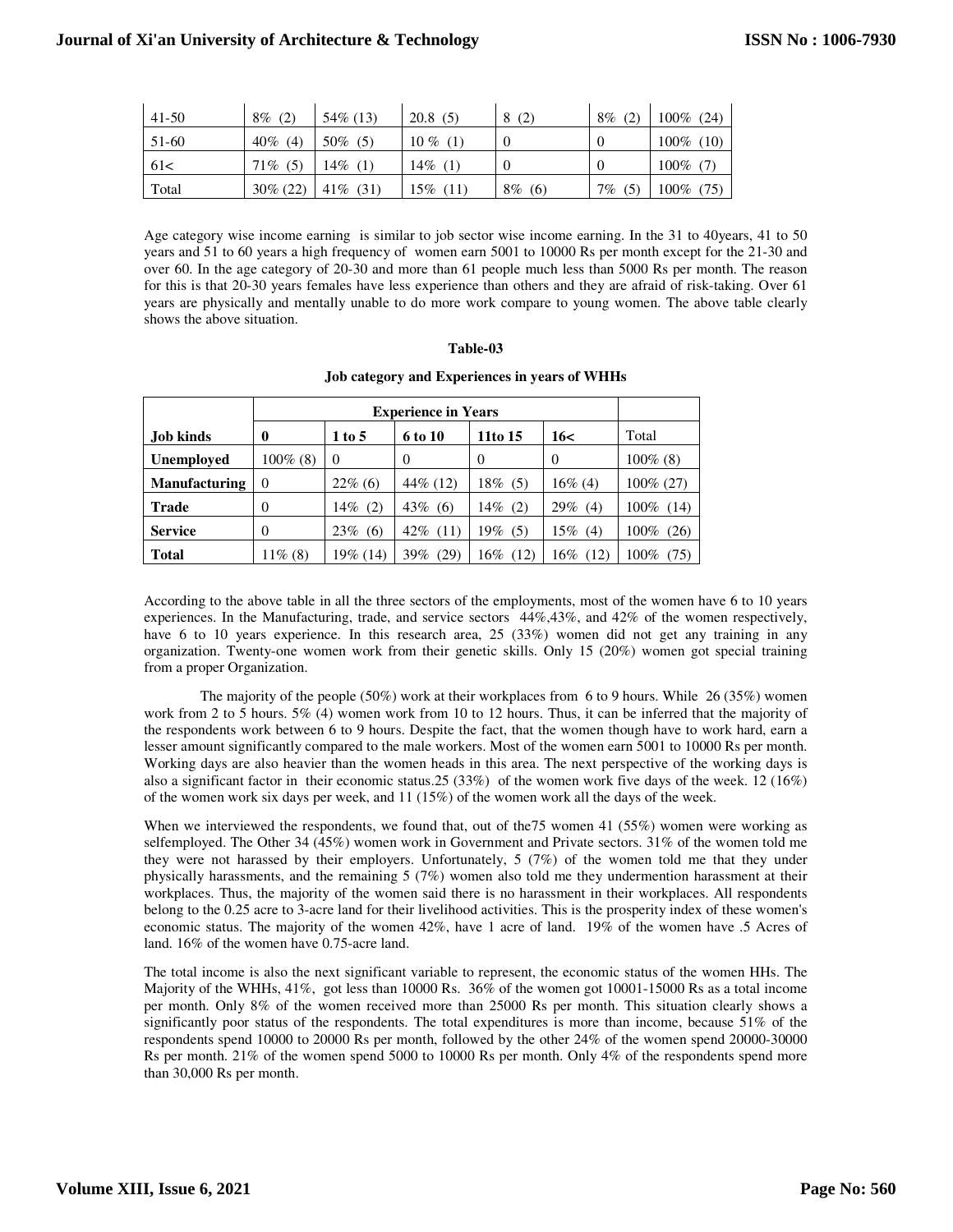| Value of<br><b>Properties</b><br>/Quality of homes | than<br><b>Less</b><br>500,000 | 500,001-<br>10.00000 | 10.00001-<br>15,00000 | 15,00001-<br>25,00000 | More<br>than<br>25,00000 | <b>Total</b>    |
|----------------------------------------------------|--------------------------------|----------------------|-----------------------|-----------------------|--------------------------|-----------------|
| <b>Rented houses</b>                               | $40\%$ (2)                     | $60\%$ (3)           | $\mathbf{0}$          | $\theta$              | $\theta$                 | $100\%$ (5)     |
| <b>Temporary home</b>                              | $50\%$ (2)                     | $50\%$ (2)           | $\Omega$              | 0                     | $\Omega$                 | $100\%$ (4)     |
| Semi-permanent<br>home                             | $\theta$                       | $62\%$ (5)           | 25%<br>(2)            | 13%<br>(1)            | $\Omega$                 | (8)<br>100%     |
| <b>Permanent home</b>                              | $5\%$ (3)                      | 45\% (26)            | $33\%$ (19)           | 12% (7)               | $5\%$ (3)                | $100\%$<br>(58) |
| <b>Total</b>                                       | (7)<br>9%                      | (36)<br>48%          | (21)<br>28%           | (8)<br>$11\%$         | 4%<br>(3)                | $100\%$<br>(75) |

**Table- 04** 

**Quality of homes and value of properties of the WHHs** 

Out of the 75 families, the majority of the women 77% (58) had Permanent houses in this research area. Out of the58, 45% (26) women have worth five to ten lakhs properties. 33% (19) of the women have worth ten to fifteen lakhs properties.The Other 12% (7) women have worth 15 to 25 lakhs properties, remaining 5% (3) and again 5% have less than five lakhs and more than 25 lakhs respectively. Out of the 75 WHHs, 5 women have been living in rented houses. Out of the5 women, 60% have 500000 to 1000000 lakhs worth valuable properties meanwhile 40% women have less than 500000 worth useful properties. Out of the75 women, 4 women were living in temporary homes. Out of the 4 women, 50% women had less than five lakhs properties. The remaining 50% women had five lakhs to 10 lakhs worth properties. Out of the75 WHHs, 8 women had been living in semipermanent houses. Out of theeight women, 62% (5) women had five to ten lakhs worth properties. 25% (2) of the people had ten to fifteen lakhs worth properties, and only 13% (1) of the women had fifteen to twenty-five lakhs worth properties.

# **Table-05**

|                     | <b>Total Expenditure</b> |             |             |                 |                 |  |  |  |
|---------------------|--------------------------|-------------|-------------|-----------------|-----------------|--|--|--|
| <b>Total Income</b> | 5000-10000               | 10001-20000 | 20001-30000 | More than 30000 | <b>Total</b>    |  |  |  |
| Less than 10,000    | 39\% (12)                | 48\% (15)   | $10\%$ (3)  | $3\%$ (1)       | $100\%$ (31)    |  |  |  |
| 10000-15000         |                          | 63\% (17)   | $22\%$ (6)  | $\Omega$        | (27)<br>100%    |  |  |  |
| 15000-20000         | $\theta$                 | $57\%$ (4)  | $29\%$ (2)  | $14\%$ (1)      | $100\%$ (7)     |  |  |  |
| 20000-25000         | $\Omega$                 | $25\%$ (1)  | $50\%$ (2)  | $25\%$ (1)      | $100\%$ (4)     |  |  |  |
| More than 25000     | $\Omega$                 | $17\%$ (1)  | $83\%$ (5)  | $\Omega$        | $100\%$ (6)     |  |  |  |
|                     | 21%<br>(16)              | 51\% (38)   | $24\%$ (18) | $4\%$ (3)       | $100\%$<br>(75) |  |  |  |

#### **Total income and Total expenditure of the WHHs**

Out of the75 WHHs, the majority of the women heads 41% (31) receives less than 10,000 Rs per month, including government and all social organization grants and relations' help. The next 36% (27) got 10,000 to 15,000 Rs per month. Based on the total expenditure the majority of the women 51% (38) incurred expenses amounting to 10001 to 20000 Rs per month. 24% (18) women spent 20001 to 30000 Rs per month. WHHs groups, received a total income less than 10,000 Rs per month. Out of the 31, 48% women expenses were 10,001 to 20000 Rs per month. The income earners by their was low, although that it may have been expenses were high. There is a possiblity of borrowing from others, and one more reason is that it may have been suitable to this family. Further people do not tell the actual income of their family although they tell their actual expenditures or these people's income may being high already thoughthey did not tell the actual amount. In another income category, the majority of the women heads income was around the same as their expenditure.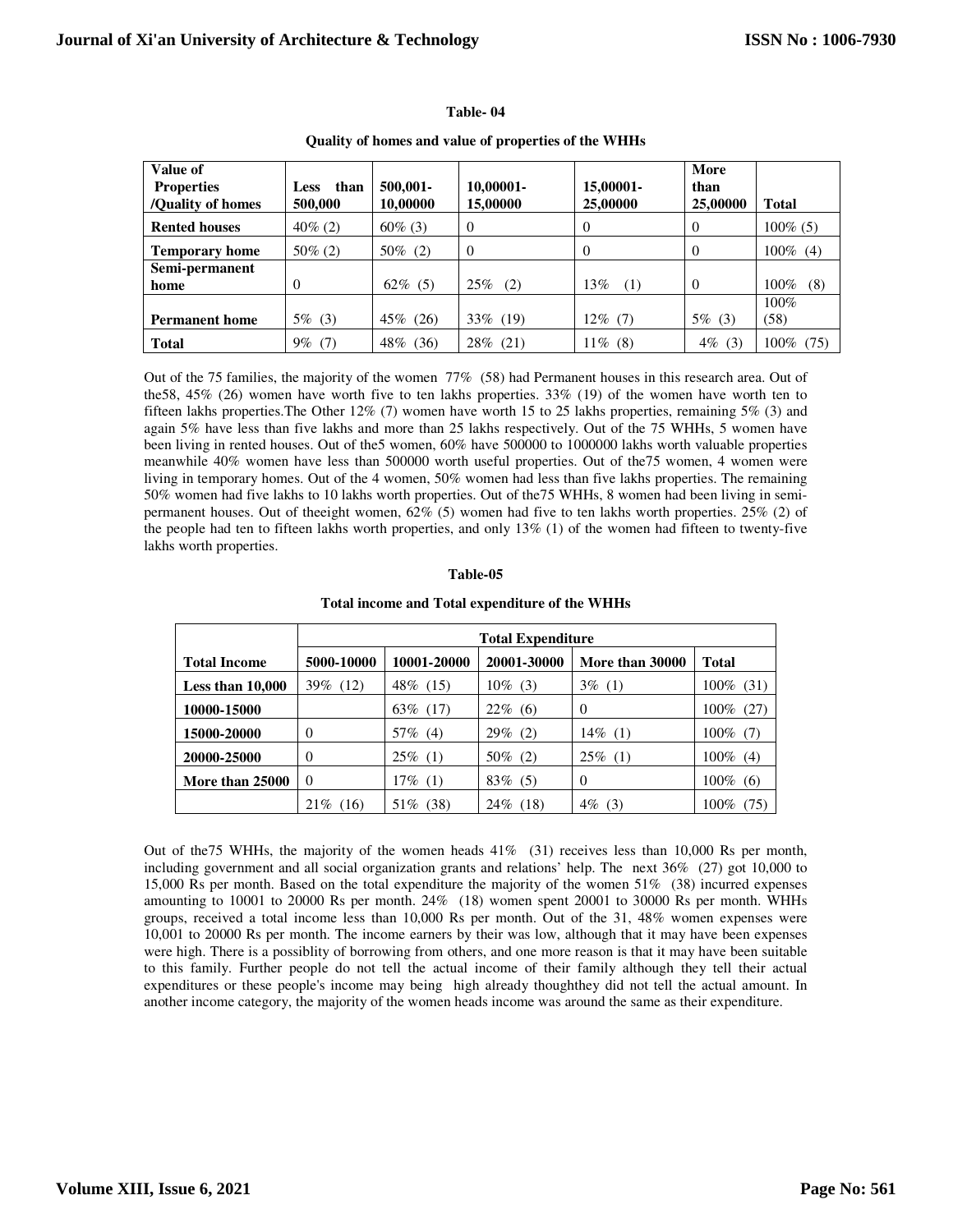# **Table-06**

# **Monthly Savings and the total savings of the WHHs**

| Monthly      |                | 500-     | $5001 -$ | $10001 -$        | 20001-   | More<br>than |              |
|--------------|----------------|----------|----------|------------------|----------|--------------|--------------|
| savings      | 0              | 5000     | 10000    | 20000            | 30000    | 30000        | <b>Total</b> |
|              | $100\%$        |          |          |                  |          |              | 100%1        |
| $\theta$     | (16)           | $\Omega$ | $\theta$ | $\Omega$         | $\Omega$ | $\theta$     | 6            |
|              |                | 22%      | 39%      | 18%              | 11%      | 9%           | 100%5        |
| 1-500        | $\theta$       | (12)     | (21)     | (10)             | (6)      | (5)          | 4            |
|              |                |          | 50%      | 50%              |          |              |              |
| 501-1000     | $\overline{0}$ | $\theta$ | (1)      | $\left(1\right)$ | $\Omega$ | $\theta$     | 100%2        |
|              |                |          | 50%      |                  |          | 50%          |              |
| 1001-2000    | $\Omega$       | $\Omega$ | (1)1     | $\Omega$         | $\Omega$ | (1)          | 100\%2       |
| More<br>than |                |          |          |                  |          |              |              |
| 2000         | $\theta$       | $\Omega$ | $\Omega$ | $\Omega$         | $\Omega$ |              | 100%1        |
|              | 21%            | 16%      | 31%      | 15%              | 8%       | 9%           | 100%7        |
| <b>Total</b> | (16)           | (12)     | (23)     | (11)             | (6)      | (7)          | 5            |

Out of the 75 WHHs, 72% (54) women, which was the majority of the women, saved up to 500 Rs per month. 21% (16) women heads nighter had monthly savings nor total savings. Meanwhile, based on the total saving, 31% (23) of the women heads saved between 5001 to 10000 Rs totally, 16% (12) of the people saved 500 to 5000 Rs totally. Then 15% (11) of the women's heads saved 10000 to 20000 Rs totally. In this research area. The women's education standard is low (all women learn up to the Advanced level only) but work hard as un skilled workers mostly, and their net income is significantly low. As such they are unable to save more. Further, their expenses are also over their income. This caused disability in saving by the people.

Out of the75 women heads, the majority of the women, 64%, have their financial activities with Government Institutions, the other 36 % of the people have dealings with private institutes and Cooperatives, post offices, financial companies, and relatives. People trust more and feel stable to deal with government banks.

#### **Table-07**

| Loan           | not      | Consum-     | <b>Repairing</b><br>the | Selfemploym    | <b>Children's</b> |              |
|----------------|----------|-------------|-------------------------|----------------|-------------------|--------------|
| <b>Amounts</b> | taken    | ption       | homes                   | ent            | <b>Education</b>  | <b>Total</b> |
|                | 100%     |             |                         |                |                   | 100%         |
| $\mathbf{0}$   | (15)     | $\Omega$    | $\theta$                | $\Omega$       | $\Omega$          | (15)         |
|                |          |             |                         |                |                   | 100%         |
| 5000-50000     | $\Omega$ | (24)<br>83% | $7\%$<br>(2)            | $7\%$<br>(2)   | $3\%$ (1)         | (29)         |
| 50000-         |          |             |                         |                |                   | 100%         |
| 100000         | $\Omega$ | $33\%$ (6)  | 28%<br>(5)              | 28%<br>(5)     | $11\%$<br>(2)     | (18)         |
| 100000-        |          |             |                         |                |                   | 100%         |
| 200000         | $\Omega$ | 43%<br>(3)  | $14\%$ (1)              | $43\%$ (3)     | $\theta$          | (7)          |
|                |          |             |                         |                |                   | 100%         |
| 200000<        | $\Omega$ | $\Omega$    | 50%<br>(3)              | 33%<br>(2)     | $17\%$ (1)        | (6)          |
|                | 20%      |             |                         |                |                   | 100%         |
| <b>Total</b>   | (15)     | 44%<br>(33) | $15\%$ (11)             | $16\%$<br>(12) | $5\%$ (4)         | (75)         |

#### **Loan amounts and the purpose of the loans of WHHs**

Out of the 75 families, 15(20%) of the women did not take loans from any type of organization. The majority of the women, 39% (29) have taken from 5000 to 50,000 Rs. Out of thethese 75 women heads, 44% of the women borrowed money for consumption purposes. Such as self-employment purposes (16%), repairing homes (15%), and children's educational purpose (5%). The next feature is that, in the first three categories of the loan amounts, the majority of the people had taken from loan for consumption purpose. More than 200,000 Rs loans were borrowed only by repair the homes and for self-employment purposes. Further majority of the borrowers (20%) had borrowed from government banks. Their Other Borrowing sectors had been Private banks (12%),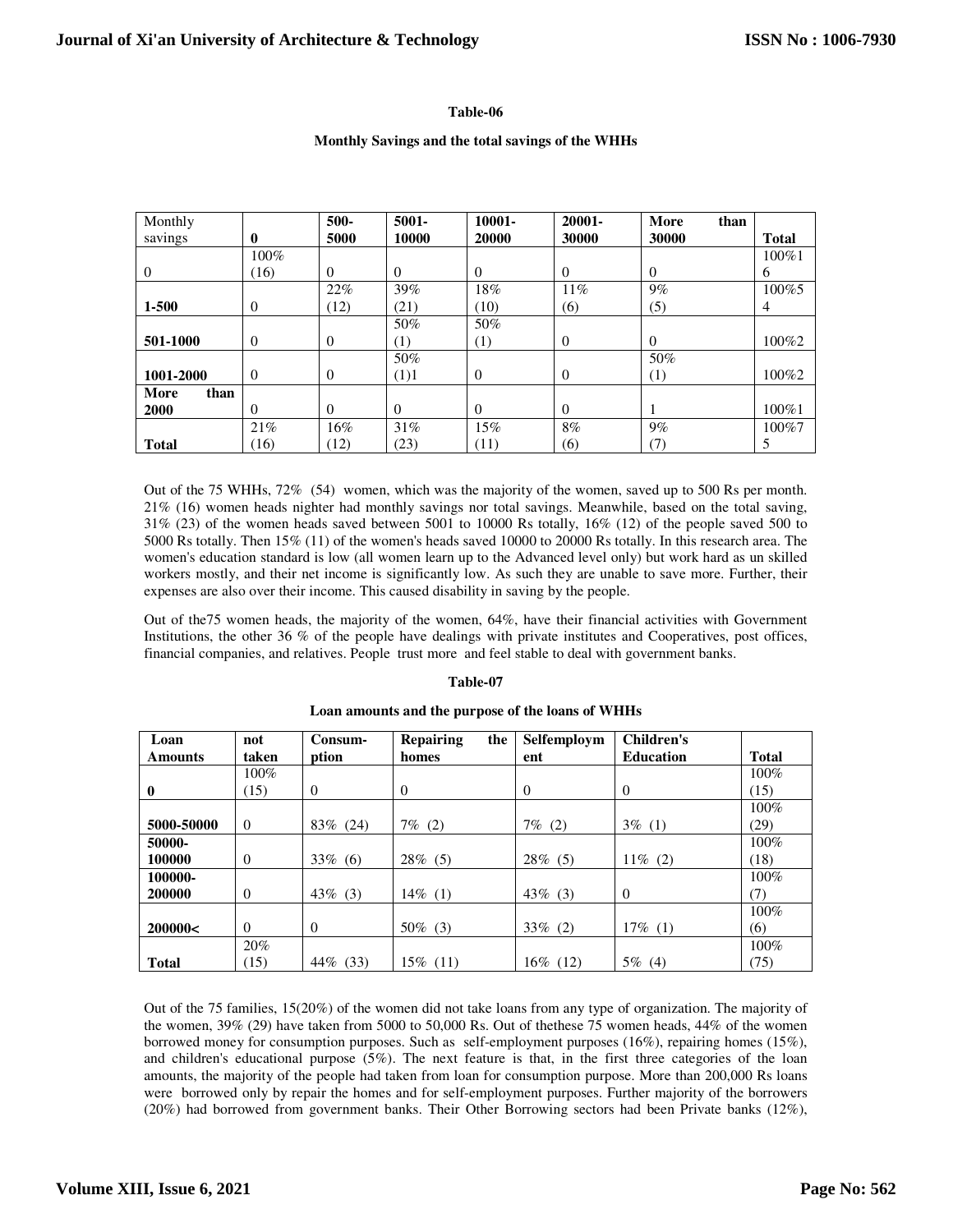relatives (14%), Samurdhi Banks and Groups (13%). They had borrowed from more than one institutions (9%), finance company, cooperative or other social institutions less than (5%).

## **Table 08**

# **PAMA and Samurdhi grants to WHHs**

|                      | Samurdhi Payment |                |             |                |                |  |  |  |
|----------------------|------------------|----------------|-------------|----------------|----------------|--|--|--|
| <b>PAMA</b><br>Grant | $\bf{0}$         | 1500           | 2500        | 3500           | <b>Total</b>   |  |  |  |
| 0                    | $50\%$ (6)       | $17\%$ (2)     | $17\%$ (2)  | $17\%$ (2)     | 100% (12)      |  |  |  |
| 250                  | 0                | $100\%$ (8)    | $\theta$    | $\theta$       | $100\%$ (8)    |  |  |  |
| 300                  | $\theta$         | $100\%$ (16)   | $\theta$    | $\Omega$       | $100\%$ (16)   |  |  |  |
| 350                  | $\Omega$         | $\overline{0}$ | 100% (22)   | $\Omega$       | $100\%$ (22)   |  |  |  |
| 400                  | $\Omega$         | $\theta$       | $100\%$ (6) | $\Omega$       | 100%<br>(6)    |  |  |  |
| 450                  | $\Omega$         | $\theta$       | $\theta$    | $100\%$ (5)    | $100\%$ (5)    |  |  |  |
| 500                  | $\theta$         | $\overline{0}$ | $\theta$    | $100\%$<br>(6) | $100\%$<br>(6) |  |  |  |
| <b>Total</b>         | $8\%$ (6)        | 35%<br>(26)    | $40\%$ (30) | $17\%$ (13)    | 100%<br>(75)   |  |  |  |

In the research area, out of the75 families, 8% (6) WHHs neither got Public Assistant for Monthly Allowance (PAMA) grant nor Samurdhi payments. The reasons for this is that are some of them working in the government, and others received a monthly income above the poverty line. If a family had one member and that lived under the poverty line, that person was entitled get 250 Rs from PAMA and 1500 Rs from the Samurdhi payment. If the dependency increases by one member PAMA increases the amount by 50 Rs. If the Family size is six or more than 6, PAMA limits it to 500Rs. In the meanwhile, If the family has one or two members, they were given 1500 Rs samurdhi payment, and if members increases by 3or 4, the payment limit was made 3500 Rs increased by 1000 Rs to 2500 Rs. At the same time, if the family size rised by five or more payment limit to 3500 Rs. In our sample area, the majority of the people got 350 Rs as Pama payment and 2500Rs as Samurdhi payment. Further, 92% of the women were getting a grant, then this is represents 92% of the WHHs are still have been living under the poverty line.

#### **Table-09**

#### **Age groups and Total grants of WHHs**

| Age group    | $\bf{0}$      | 01 to 2500    | 2501-5000      | 5001-10000  | 10000<         | <b>Total</b>    |
|--------------|---------------|---------------|----------------|-------------|----------------|-----------------|
| $20 - 30$    | 0             | $80\%$<br>(4) | $\overline{0}$ | $20\%$ (1)  | $\Omega$       | $100\%$ (5)     |
| $31 - 40$    | (3)<br>$10\%$ | $31\%$ (9)    | $41\%$ (12)    | 14%<br>(4)  | $3\%$<br>(1)   | (29)<br>$100\%$ |
| 41-50        | $8\%$ (2)     | $4\%$ (1)     | $71\%$ (17)    | $17\%$ (4)  | $\Omega$       | $100\%$<br>(24) |
| 51-60        | $\Omega$      | $70\%$ (7)    | $20\%$ (2)     | $10\%$ (1)  | $\Omega$       | $100\%$<br>(10) |
| 60<          | $\Omega$      | 57%<br>(4)    | $\Omega$       | $43\%$ (3)  | $\Omega$       | $100\%$<br>(7)  |
| <b>Total</b> | $7\%$ (5)     | 33%<br>(25)   | $41\%$ (31)    | 17%<br>(13) | $1.3\%$<br>(1) | $100\%$<br>(75) |

The above table shows, the age category of the women heads and each group how much they get from the government. Then based on the age groups, the majority of the grant got by 20-30 years women. This age group women got under the 2500 Rs per month. But the 31-40 years age groups which majority of the women got 2501-5000 Rs per month. In the meanwhile, 41-50 years age groups, the majority of the people in the received 2501-5000 Rs per month. Lastly, the 51-60 and over sixty years age groups got less than 2500 Rs. Because of these two groups, women's family size is smaller than other groups. These types of women's heads' children have got married and left their parents. When the family size reduces, automatically it reduces the grant amount.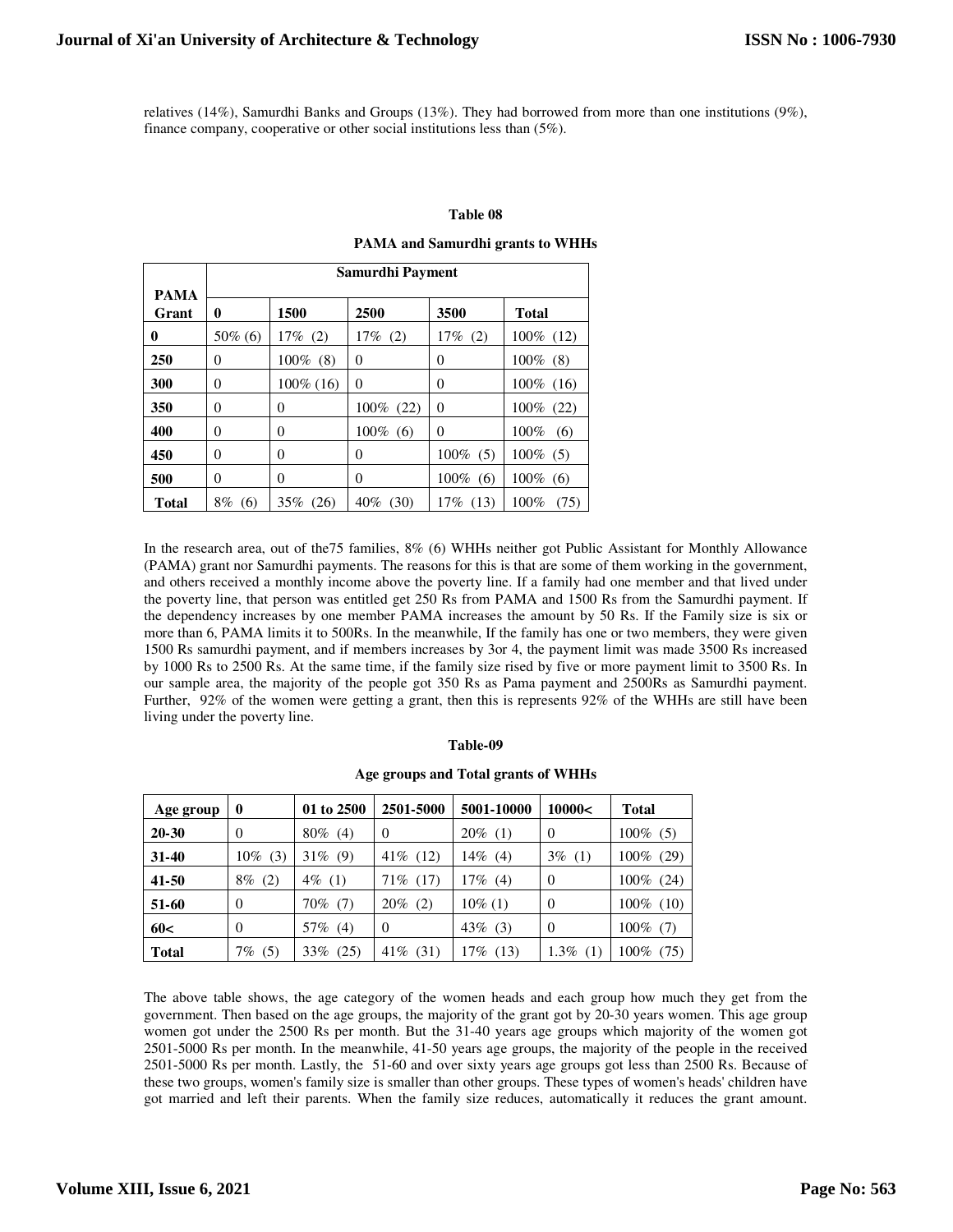Another critical point is that 83% of the people receive the grant from the government. Others receive them from nongovernment, social organizations or others.

## **Conclusion and recommendation**

Most of this study area covers women heads living under the poverty line. The population below the national poverty line, the population below \$1.90 purchasing power parity/day) for Sri Lanka's Sustainable Development Goal 1. Based on the research, among more than 90% of women living under the poverty line, female heads are managing their family life with some social support; their financial challenges are mainly the Socioeconomic Status of Female Heads of Households in the Oddusudan division.

The causes for the Women headed families in our research area are different. Out of the 75 women, 61% of the women lost their husbands. 36% of women lost their husbands due to the war, and the other reasons for the cause of women heads are due to the diseases, accidents, and Suicide of the husband deaths and Separatation, divorce, migrantion of husbands and husbands being disabled. The majority of the respondents belong to the age group of 31-40 years. Mostly 81 % of the women are Hindus, and the majority of the families are 43% are living with three members. In most of the family, 44% have one son. The Majority of the women 43%, have a daughter. 91 % of the women are living in their own places. 83% of the families are living as single families. The social partnership of the WHH has been moderate level, because 67% of the women are involved in social services. While  $40\%$  of the women who are married are at under 20 years. It is evident that in this area, women have entered in to married usually at a younger age. Most of the women that 72%, said that one of their parents were still living either with them or their siblings. The education status of women is significantly at a lower level in this area. One- fourth 25% of the respondents qualified the Ordinary level exam. Only 1 woman can speak and write in Tamil, English, and Sinhala. Only 5% (4) of the women can read and write in English. Only 4% (3) women are able to speak in Sinhala.

40% of the families living in WHH last for 11 to 15 years. This type is living found in majority of the WHHs. The psychological status of the women assessed with the help of a seven-point scale mostly revealed that they were not happy and were only living for the sake of their children. 5 of the women are differently-abled out of the 75 WHHs. Dependents of the WHH are also significantly at a lower level. 43 % of the WHH have two dependents. Out of the75 families, 89% (67) of the WHH are employed. In the research area, people involve them selves various types of work. All these types of work come under three sectors such as manufacturing, trade, and service. The majority of the women involve them selves in the manufacturing and service sector. The majority of the people, 44%, earn 5001-10000 Rs per month in the manufacturing sector.

In all these three sectors majority of the people earn less than 10 000 Rs per month. In the 31 to 40 years, 41 to 50 years, and 51 to 60 years most of the women earn 5001 to 10000 Rs per month. In the 20-30 and the more than 61 groups people earned less than 5000 Rs per month. In all three sectors of employment, most of the women had 6 to 10 years of experience. Next, the majority of the people 50% work their workplaces 6 to 9 hours perday. In this research area, 25 (33%) women did not get any training in any organization. 25 (33%) of the women work 5 days of the week. Thus, the majority of the women said that there was no harassment in their workplaces.

All respondents owned to 0.25 acres to 3-acres land for their livelihood activities. This is the prosperity index of this women's economic status. The majority of the women 42% had 1 acre of land. The majorty of the WHHs 41% got less than 10000 Rs per month. 36% of the women got 10001-15000 Rs as total income per month. Out of the75 families, the Majority of the women 77% (58) had Permanent houses in this research area. Out of the 58, 45% (26) women have five to ten lakhs properties. 33% (19) of the women had ten to fifteen lakhs worth of properties.

Out of the 75 WHHs, the majority of the women heads received 41% (31) less than 10,000 Rs per month, inclusive of government and all social organization grants and relations help. Though earning their income was low, although expenses were high. Out of the75 WHHs, 72% (54) women, such as the majority of the women, save up to 500 Rs per month. Out of the 75 women heads, the Majority of the women 64% deals their financial activities with Government Institutions. But the Majority of the women 39% (29) were taken from 5000 to 50,000 Rs. Out of thethese 75 women heads, 44% of the women borrowed money for consumption purposes. The Majority of the people got 350 Rs Pama payment and 2500Rs Samurdhi payment. Further, 92% of the women are get a grant to represent, 92% of the WHHs, still continue to live under the poverty line.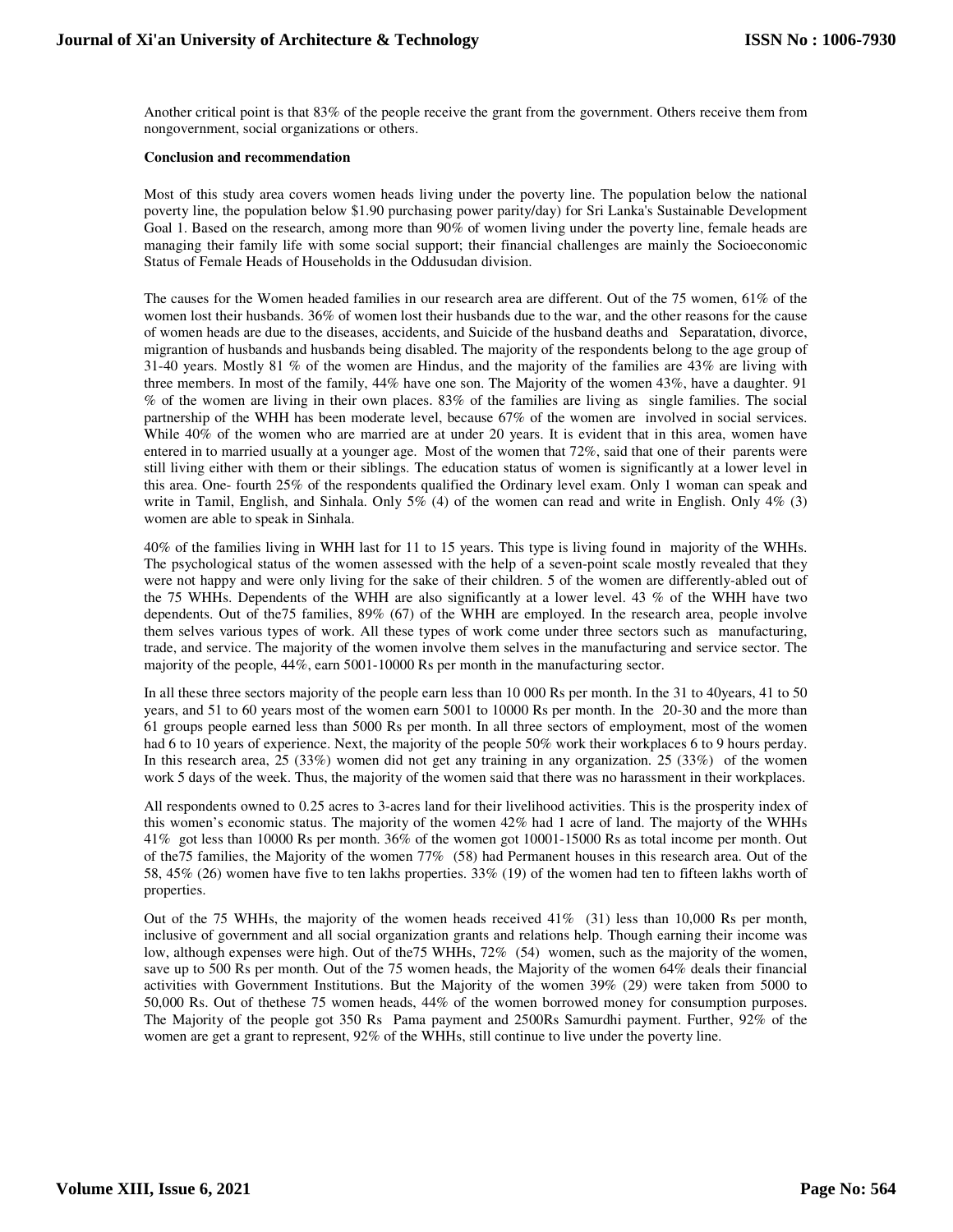# **Recommendations-**

- 21% of the women in the research area are separated from their husbands, and 14% of the women's husbands have remarried and are leading a new life. Out of the16 women, only one woman legally received monthly compensation payments from her husband. Other people do not want that because they wish to get a grant. so the government should help them from their administrative mechanism to get the compensation for the affected women.
- In the research area, 40% (30) of the women married when they were under the age of 20. These people married at a younger age. This is the main cause of separation or divorce. Social organizations and religious institutions always create an awareness about life. Otherwise people, either husbands or wives, do not understand the value of their partners.
- Despite the fact that the women's education at a low level in this research area, the women who work hard unfortunately receive a low income. Mostly of the women involved in self-employment are without any training or any workshop experience. Most women did not have prior knowledge about their job. As such the Provincial government or the Central government take action through proper departments for their training through workshops.
- To improve the status of the WHHs and to help them cope better with the adverse situations, it is necessary to provide job-oriented Education and skills-oriented training for the women heads and expand the opportunities for more reasonable employment for them. Further the government should introduce psychological education, sexual Education, Career Guidance, and counseling in the school education system. Because of the lack of these the knowledge about these are very poor in the people in this study area. If these studies are added in the school curriculum, people's mindset and attitude will improve.
- The constitution of Sri Lanka assures equal rights to males and females, but in family matters such as marriage, divorce, custody, maintenance, and inheritance, laws discriminate women. The government should bring about some reforms relevant to this law. They must accept feelings public opinion, political will, and efforts to change the society's attitude towards women. The Society and the government organizations should be implement appropriate social and economic policies to provide work for the WHHs. Compulsory financing should also be provided in the annual Budget for launching of special education and training programmes for the WHHs to improve their social-economic status through skills and abilities. Finally, it is suggested that based on another sampling, more research should be carried out on WHHs in this study area.

## **References-**

- 1. Arunatilake, N., Jayasuriya, S. & Kelegama, S. 2001. The economic cost of the war in Sri Lanka. World Development 29(9).
- 2. Asian Development Bank. 2001. Sri Lanka North East community restoration and development project (NECORD): Final report. Asian Development Bank. Manila.
- 3. Barros, R., Fox, L. & Mendonca, R. (1997). Female-Headed Households, Poverty, and the Welfare of Children in Urban Brazil, Economic Development & Cultural Change, vol. 45, no. 2, pp. 231-257.
- 4. M. Buvinic & G. R. Gupta, "Female-headed households and female-maintained families: Are they worth targeting to reduce poverty in developing countries? Economic Development & Cultural Change, vol. 45, no. 2, pp. 259-280, 1997.
- 5. Hamid, S. (1992). Female-Headed Households, In Rethinking Rural Poverty: The Case for Bangladesh, H. .Z. Rahman & M. Hossain (Eds.), Dhaka: Bangladesh Institute of Development Studies, pp. 77-190.